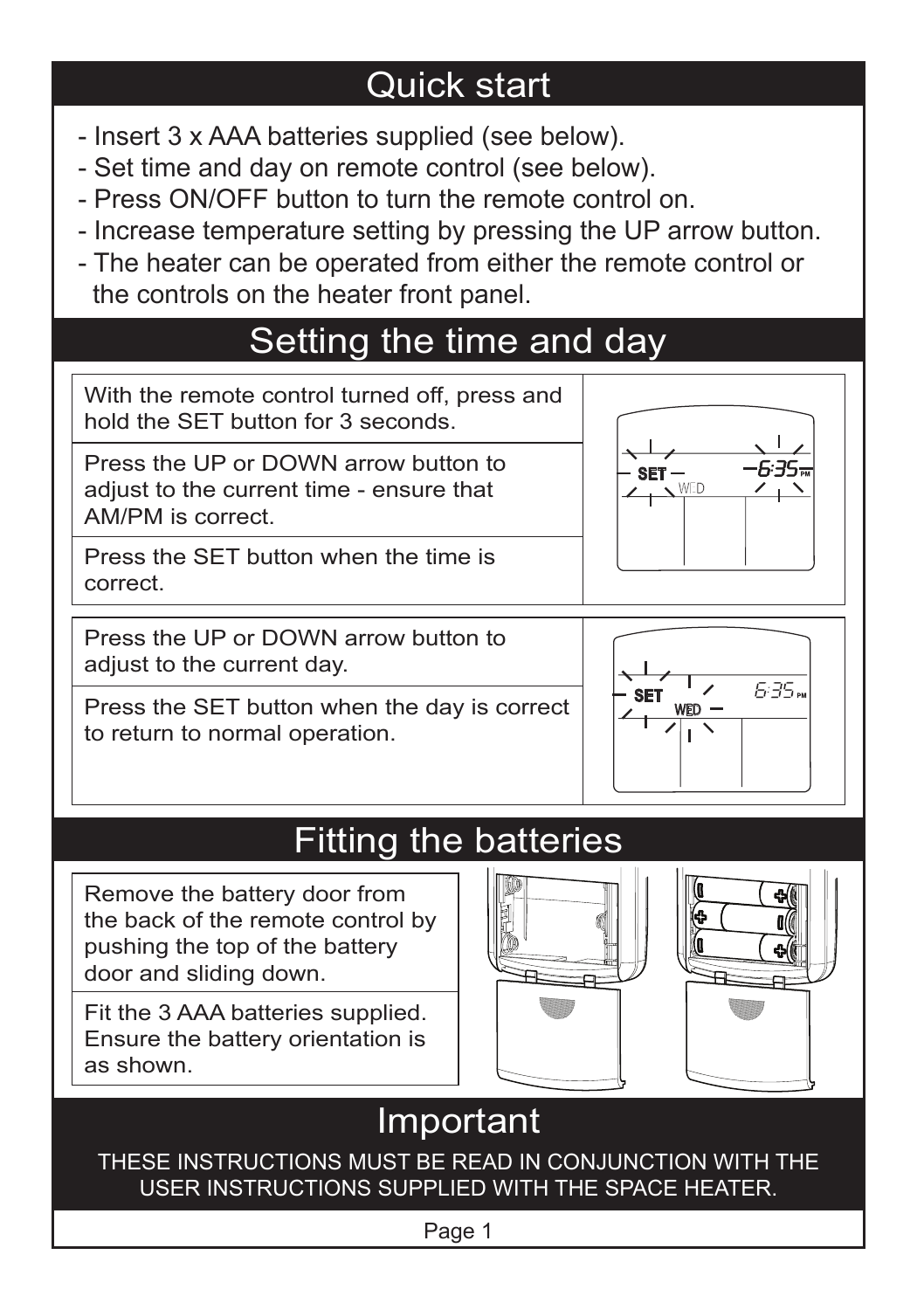## MANUAL mode operation

When operating in MANUAL mode the heater will turn on and off to maintain the set temperature until turned off by the user.

| Turning the<br>heater ON                 | Press the ON/OFF button. If the room temperature is<br>less than the set temperature the heater will start. The<br>display will flash ON and WAIT during the start-up<br>sequence - the flame and fan symbols will appear<br>once the burners ignite and the room fan starts.                                                                                                                                                            |
|------------------------------------------|------------------------------------------------------------------------------------------------------------------------------------------------------------------------------------------------------------------------------------------------------------------------------------------------------------------------------------------------------------------------------------------------------------------------------------------|
| Turning the<br>heater OFF                | Press the ON/OFF button. The display will revert to<br>OFF mode. The room fan will continue to run until the<br>heater has cooled sufficiently.                                                                                                                                                                                                                                                                                          |
| Adjusting the<br>room<br>temperature     | Increase set temperature: Press the UP arrow to<br>increase set temperature by 1 <sup>o</sup> C.<br>Decrease set temperature: Press the DOWN arrow to<br>decrease set temperature by 1 <sup>o</sup> C.                                                                                                                                                                                                                                   |
| Selecting ECO<br>mode                    | Press the ECO button (with the remote control turned<br>on). "E" will flash on the display to show that ECO<br>mode is active. In ECO mode the heater will not run<br>at high gas rate.                                                                                                                                                                                                                                                  |
|                                          | To exit ECO mode press the ECO button again.                                                                                                                                                                                                                                                                                                                                                                                             |
| Activating<br><b>CHILD LOCK</b>          | Press the LOCK button. "L" will flash on the display<br>to show that the remote control is locked - this does<br>not lock the controls on the front of heater - these can<br>be locked independently. When CHILD LOCK is<br>active on the remote control all remote control<br>buttons other than OFF are disabled. If the remote<br>control is turned off while it is locked, it cannot be<br>turned back on until you exit CHILD LOCK. |
|                                          | To exit CHILD LOCK mode press the LOCK button<br>again.                                                                                                                                                                                                                                                                                                                                                                                  |
| Using the<br><b>HOME/AWAY</b><br>feature | Press the HOME/AWAY button to switch between<br>HOME and AWAY. A different temperature can be set<br>for manual HOME and AWAY modes. Pressing the<br>HOME/AWAY button provides an easy way to switch<br>between the two set temperatures.                                                                                                                                                                                                |
|                                          | Page 2                                                                                                                                                                                                                                                                                                                                                                                                                                   |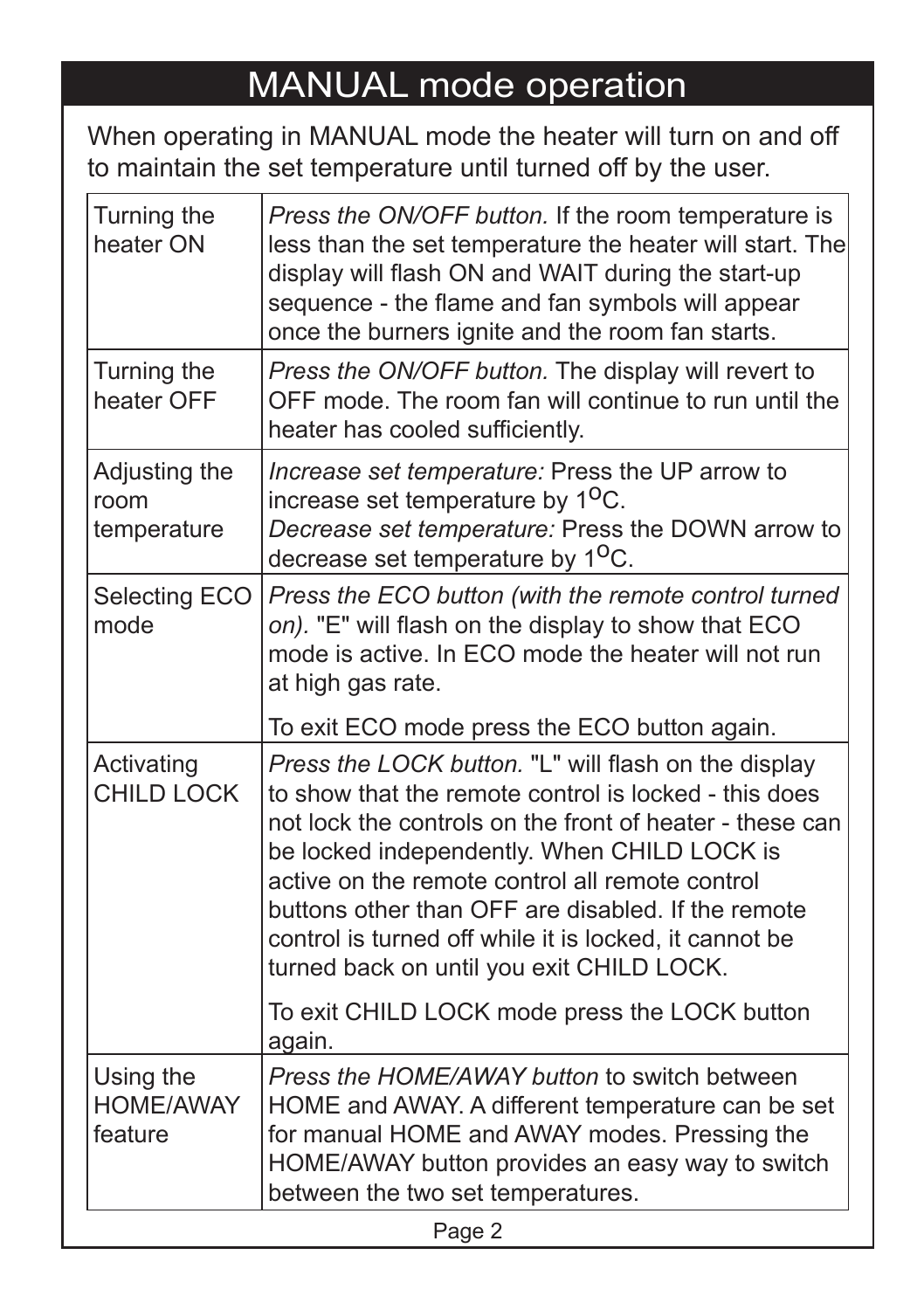### AUTO mode operation

When operating in AUTO mode the heater will automatically turn on and off to maintain the programmed temperature. It will also automatically advance through the 4 time periods (WAKE, AWAY, HOME and SLEEP) each day and adjust the set temperature to the pre-programmed temperature for each time period.

| Turning the<br>heater ON                 | Press the ON/OFF button and press the MAN/AUTO<br>button to set the remote control to AUTO mode. If the<br>room temperature is less than the set temperature for<br>the current time period the heater will start. The<br>remote control will display the time period and run<br>according to the temperature set for that time period.<br>The remote control will automatically advance to the<br>next time period and operate according to the set<br>temperature for the new time period. |  |
|------------------------------------------|----------------------------------------------------------------------------------------------------------------------------------------------------------------------------------------------------------------------------------------------------------------------------------------------------------------------------------------------------------------------------------------------------------------------------------------------------------------------------------------------|--|
| Turning the<br>heater OFF                | Press the ON/OFF button. The display will revert to<br>OFF mode. The room fan will continue to run until the<br>heater has cooled sufficiently.                                                                                                                                                                                                                                                                                                                                              |  |
| Adjusting the<br>room<br>temperature     | Increase set temperature: Press the UP arrow to<br>increase set temperature by 1°C.<br>Decrease set temperature: Press the DOWN arrow to<br>decrease set temperature by 1°C.                                                                                                                                                                                                                                                                                                                 |  |
| Selecting ECO<br>mode                    | Refer "Selecting ECO mode" under "Manual mode<br>operation" on previous page.                                                                                                                                                                                                                                                                                                                                                                                                                |  |
| Activating<br><b>CHILD LOCK</b>          | Refer "Activating CHILD LOCK" under "Manual mode<br>operation" on previous page.                                                                                                                                                                                                                                                                                                                                                                                                             |  |
| Using the<br><b>HOME/AWAY</b><br>feature | Press the HOME/AWAY button to switch between the<br>current and next time period. Following are examples<br>of how this can be used:<br>- If you leave home prior to the programmed AWAY<br>time, press HOME/AWAY to advance to the<br>AWAY period immediately.<br>- If you arrive home earlier than the programmed<br>HOME time press HOME/AWAY to advance to<br>the HOME period immediately.                                                                                               |  |
| Page 3                                   |                                                                                                                                                                                                                                                                                                                                                                                                                                                                                              |  |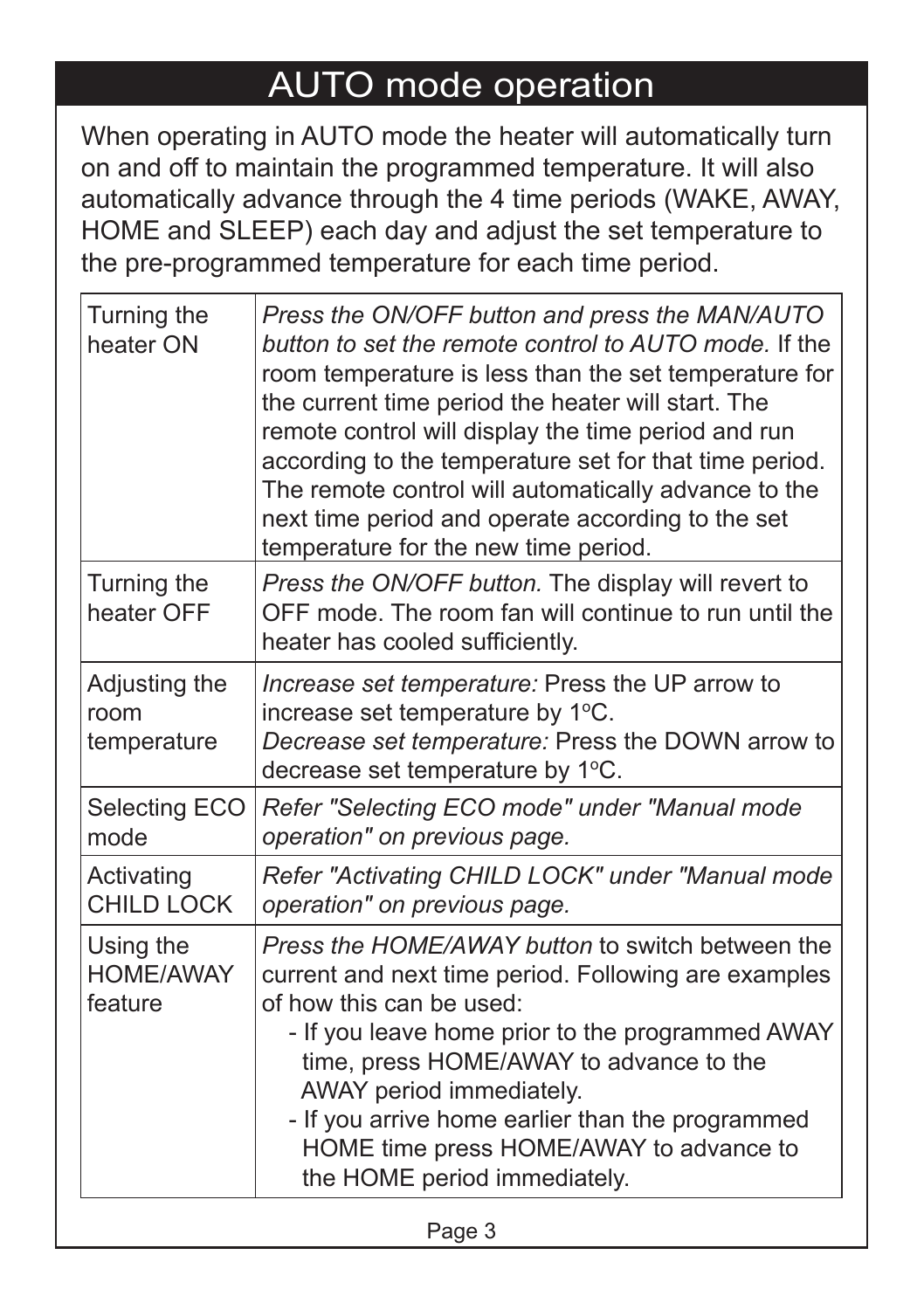### Setting the AUTO program

#### **Default program settings:**

The table below shows the factory defult program settings. The heater will operate with these settings in AUTO mode if you do not change the settings. If you change the settings, record them in the table below for future reference.

| Time        | Start time        |              | Set temperature (°C) |              |
|-------------|-------------------|--------------|----------------------|--------------|
| period      | Default           | Your setting | Default              | Your setting |
| <b>WAKE</b> | $6:00 \text{ am}$ |              | 20                   |              |
| <b>AWAY</b> | $8:30 \text{ am}$ |              | 15                   |              |
| <b>HOME</b> | $5:00$ pm         |              | 21                   |              |
| SI FFP      | 10:30 pm          |              | 15                   |              |

#### **1. Enter programming mode**

1.1 With the remote control turned ON, press PROG button.

 In each step during programming, the option being changed flashes.

#### **2. Select the day or group of days to program**

- 2.1 Press UP or DOWN arrow button to scroll through the following day selection options:
	- Individual weekdays: **MON, TUE, WED, THU or FRI**
	- Weekday block: **MONTUEWEDTHUFRI**
	- Individual weekend days: **SAT or SUN**
	- Weekend block: **SATSUN**
	- Seven-day block: **MONTUEWEDTHUFRISATSUN**

2.2 Press SET button to select displayed day/s.



#### Page 4



**WED SET**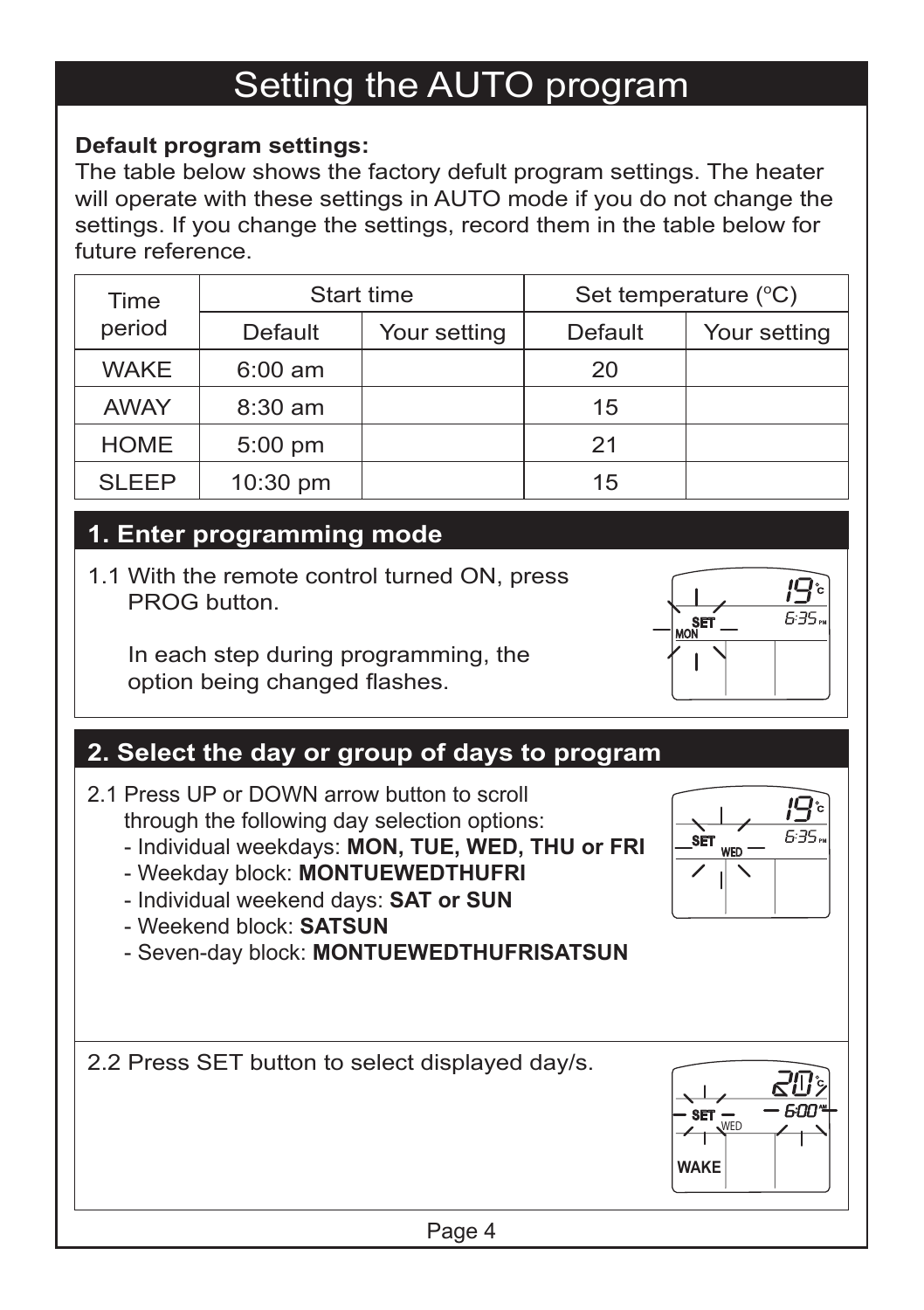### Setting the AUTO program

| 3. Select time and temperature for each time period                                                                                                                                                            |                                             |
|----------------------------------------------------------------------------------------------------------------------------------------------------------------------------------------------------------------|---------------------------------------------|
| 3.1 Press UP or DOWN arrow button to adjust<br>time to required start time for WAKE period.<br>In this example, the start time for the WAKE<br>time period has been adjusted to 6.30 am.                       | 6:30*<br><b>SET</b><br>WED<br><b>WAKE</b>   |
| 3.2 Press SET button to lock in time.                                                                                                                                                                          | 'רור ה<br><b>SET</b><br>WED<br><b>WAKE</b>  |
| 3.3 Press UP or DOWN arrow button to adjust<br>temperature to required temperature for<br>WAKE period.<br>In this example, the temperature for the<br>WAKE time period has been adjusted to<br>$22^{\circ}$ C. | ∘קק<br>6:30*<br>SET<br>WED<br><b>WAKE</b>   |
| 3.4 Press SET button to lock in temperature.<br>Display now changes to enable setting the<br>start time and temperature for the AWAY<br>time period.                                                           | י <i>ים</i> ∺B<br>SET<br>WED<br><b>AWAY</b> |
| Repeat steps 3.1 to 3.4 above for each time period - WAKE, AWAY,<br>HOME and SLEEP. Display returns to previous state once<br>programming the final time period is complete.                                   |                                             |
| Resetting to factory default program settings                                                                                                                                                                  |                                             |
| If you wish to restore the program settings to the factory-default values:                                                                                                                                     |                                             |

 - With the remote control OFF, press and hold the small, recessed button between ON/OFF and UP arrow buttons, and press the PROG button.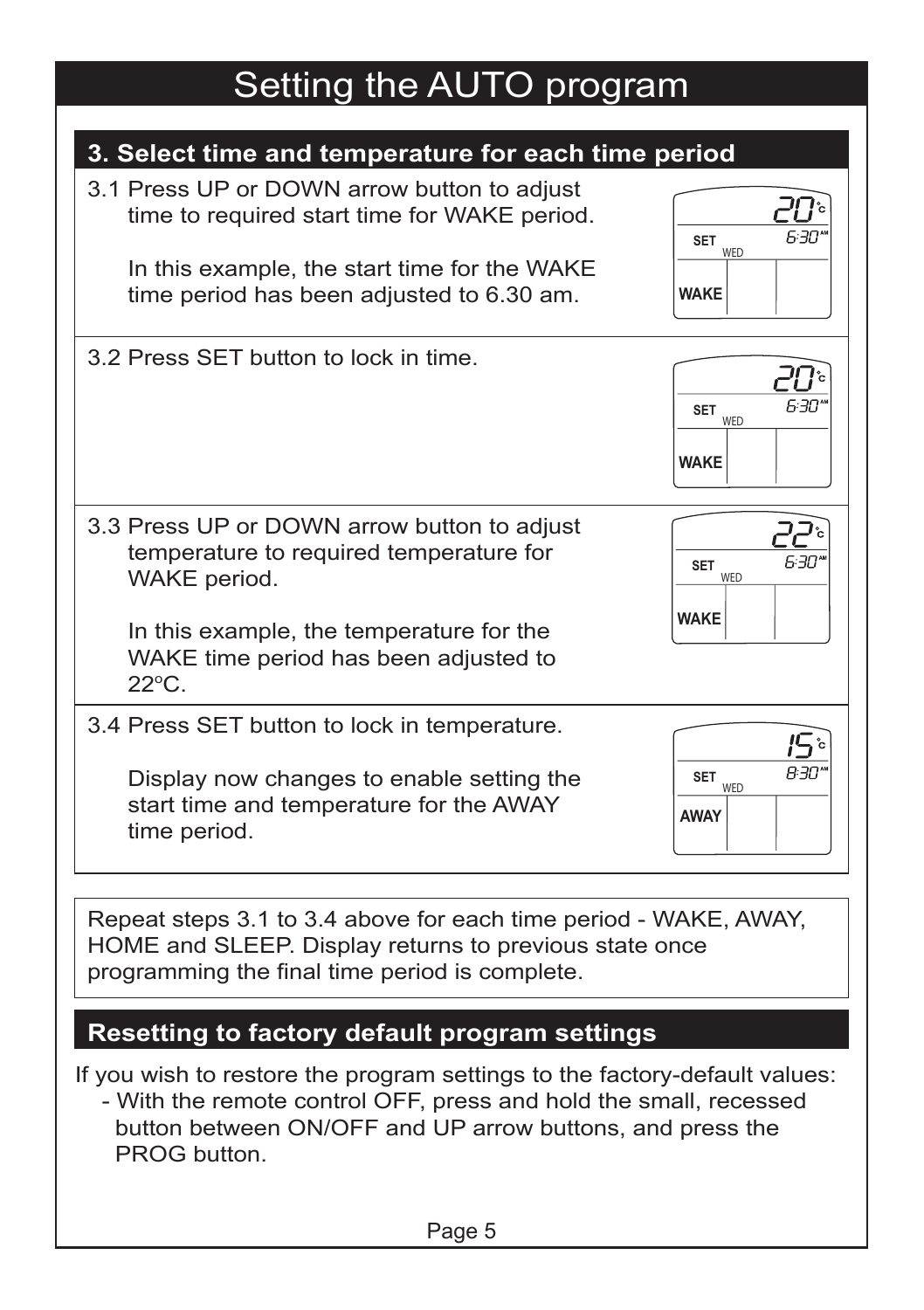### Fault messages

Your Braemar Ecostar Space Heater uses inbuilt fault diagnosis software to help determine the source of a fault. If the heater detects a fault the heater will turn off and the remote control will flash RESET and a fault code (FC). The control panel indicators on the front of the heater will also flash to indicate the fault code. Please quote this fault code if requesting a service call - this may enable the problem to be fixed over the phone.

| <b>FC</b>                                                                                                                                                                                                       | Potential remedy                                                                     |  |
|-----------------------------------------------------------------------------------------------------------------------------------------------------------------------------------------------------------------|--------------------------------------------------------------------------------------|--|
| 1                                                                                                                                                                                                               | Press RESET on remote control.                                                       |  |
| $\mathcal{P}$                                                                                                                                                                                                   | Check flue terminal is not obstructed. Press RESET on remote<br>control.             |  |
| 5                                                                                                                                                                                                               | Service call.                                                                        |  |
| $\overline{7}$                                                                                                                                                                                                  | Check gas is turned on. Press RESET on remote control.                               |  |
| 9                                                                                                                                                                                                               | Service call.                                                                        |  |
| 10 <sup>1</sup>                                                                                                                                                                                                 | Check inlet and outlet louvres are not obstructed. Press<br>RESET on remote control. |  |
| 11                                                                                                                                                                                                              | User reset.                                                                          |  |
| 12                                                                                                                                                                                                              | User reset.                                                                          |  |
| 13                                                                                                                                                                                                              | Check flue terminal is not obstructed. Press RESET on remote<br>control.             |  |
| 15                                                                                                                                                                                                              | Check inlet and outlet louvres are not obstructed. Press<br>RESET on remote control. |  |
| 19                                                                                                                                                                                                              | Service call.                                                                        |  |
| In the event of a power failure the heater will shut down. A manual<br>re-start will be required after restoration of the power supply.                                                                         |                                                                                      |  |
| If a fault is repeated after a USER RESET or after switching the<br>power to the heater off and back on a service call may be required.<br>For Service call 1300 650 644, or contact your local Braemar dealer. |                                                                                      |  |

Seeley International Pty Ltd has a policy of continuous product development and therefore reserves the right to make changes to these specifications without notice. Whilst every care has been taken to assure the accuracy of the data compiled in this document, Seeley International does not assume any liability for errors and/or omissions.

Braemar is a registered trademark of Braemar Industries Pty Ltd. Seeley International Pty Ltd ACN 23 054 687 035



**ECOSTAR** 

HEATING SCOOLING



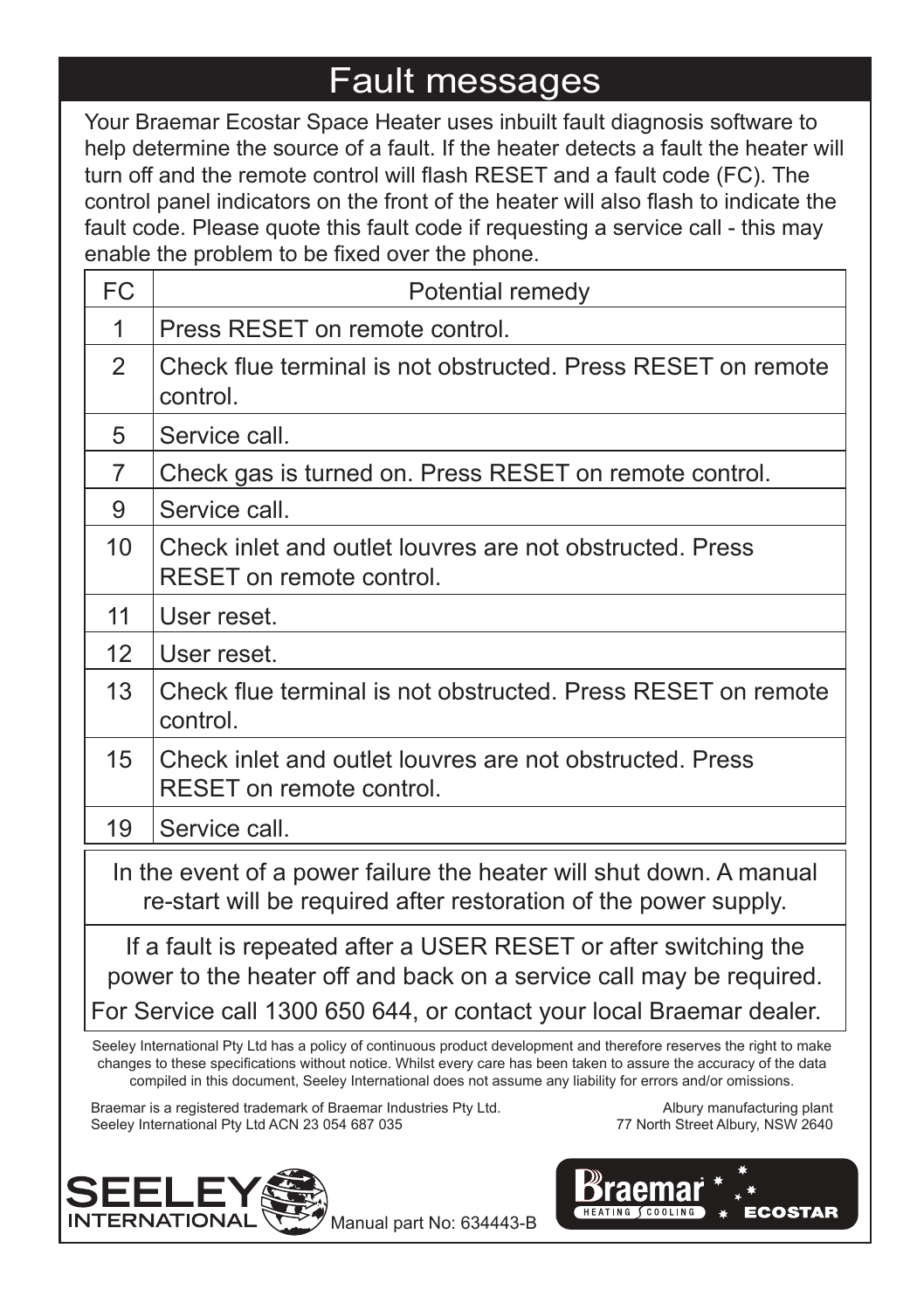### Remote control button functions

#### **ON/OFF**

Press to turn heater on  $\alpha$ r off

### **HOME/AWAY**

In AUTO mode, press to switch between current and next time period. In MANUAL mode, press to switch between HOME and AWAY.

### *DOOR CLOSED*



### **UP ARROW**

Press to increase temperature set point, or to increase setting in program setting mode.

#### **DOWN ARROW**

Press to decrease temperature set point, or to decrease setting in program setting mode.

### **SET**

Used to enter time and day setting mode, and to accept values in program setting mode.

### **PROG**

Used to enter program setting mode when the remote control in ON.

#### **MAN/AUTO**

Press to switch between MANUAL and AUTO operation.

#### **ECO** Press to enter or exit ECO mode.



*DOOR OPEN*

*Each function is explained in greater detail in the following pages.*

**CHILD LOCK** Press to activate or de-activate child lock.

### **RESET**

Press to reset a fault condition.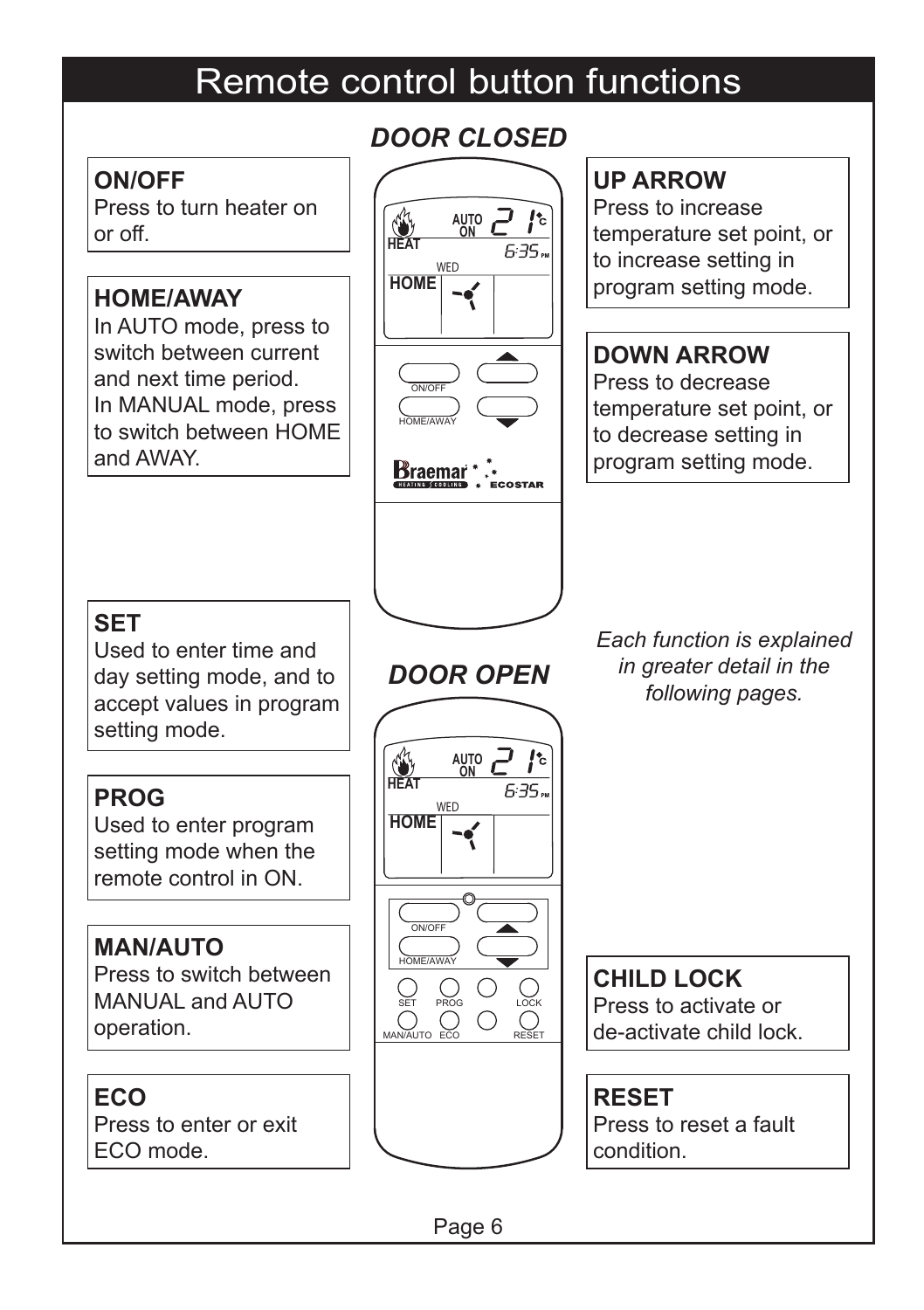# Display features

|              | MAN<br>£:35™<br>JE WED THU FRI SAT SUN                                                                                                                                                                   |
|--------------|----------------------------------------------------------------------------------------------------------------------------------------------------------------------------------------------------------|
|              | - Burners are alight:<br>- Inner flame flashing - low gas rate.<br>- Outer flame flashing - high gas rate.                                                                                               |
| $\mathbf{c}$ | - Temperature:<br>- Displays approximate current temperature.<br>- Temporarily displays set temperature when the<br>up or down arrow is pressed, reverts back to<br>current temperature after 5 seconds. |
|              | - Displays current time (once it has been set).                                                                                                                                                          |
|              | - Room fan symbol - rotates when room fan is<br>running.                                                                                                                                                 |
|              | - Replace batteries - 3 x AAA (good quality alkaline<br>batteries are recommended).                                                                                                                      |
|              | - Service call required.                                                                                                                                                                                 |
| ON           | - ON indicates that remote control has been turned<br>on. The heater will operate as required to achieve<br>the set temperature.                                                                         |
| <b>OFF</b>   | - OFF indicates that remote control is turned                                                                                                                                                            |

off. The heater will not operate.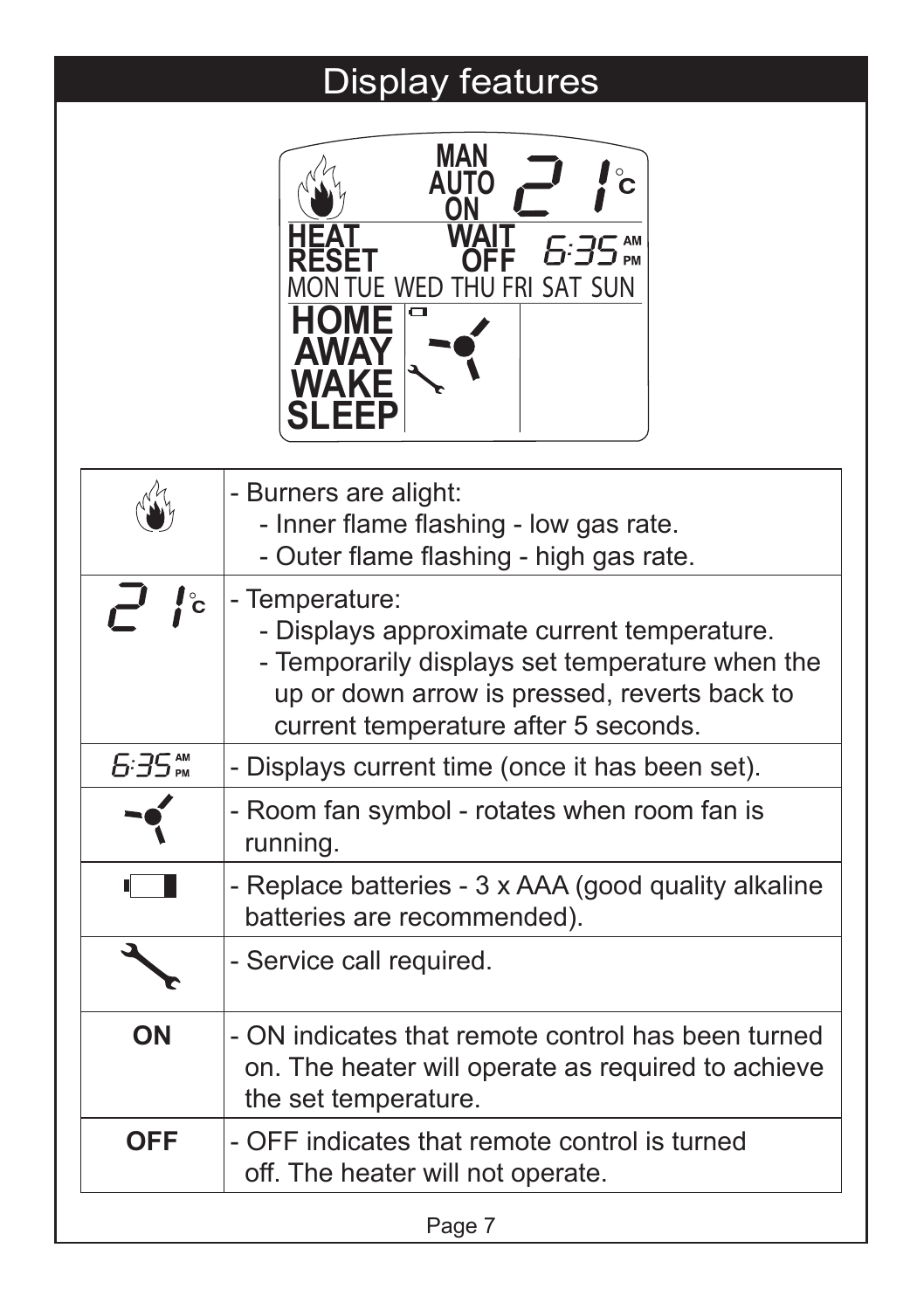# Display features

| <b>RESET</b>                                                                            | - When RESET is flashing, it will be accompanied<br>by a number in the time display, and flashing<br>LED's on the control panel on the front of the<br>heater. Take note of the number and press the<br>RESET button until RESET disappears. |
|-----------------------------------------------------------------------------------------|----------------------------------------------------------------------------------------------------------------------------------------------------------------------------------------------------------------------------------------------|
| <b>MAN</b>                                                                              | - MAN indicates that MANUAL mode has been<br>selected. In manual mode the heater will run to<br>achieve your set temperature until the remote<br>control is turned off or the setting is adjusted.                                           |
| <b>AUTO</b>                                                                             | - AUTO indicates that AUTOMATIC mode has been<br>selected. In automatic mode the heater will run to<br>achieve your pre-programmed set temperatures at<br>your pre-programmed times.                                                         |
| <b>WAIT</b>                                                                             | - WAIT flashes in conjunction with ON from when a<br>call for heat signal has been sent to the heater<br>until the remote control detects that the heater is<br>on.                                                                          |
| <b>HOME</b><br><b>AWAY</b><br><b>WAKE</b><br><b>SLEEP</b>                               | - Four daily time periods:<br>- In AUTO mode they can be pre-programmed<br>with a start time and temperature each day.<br>- In MANUAL mode HOME and AWAY can be<br>used to set two different temperatures.                                   |
| <b>MON</b><br><b>TUE</b><br><b>WED</b><br>THU<br><b>FRI</b><br><b>SAT</b><br><b>SUN</b> | - Days of the week:<br>- Displays current day (once it has been set).                                                                                                                                                                        |